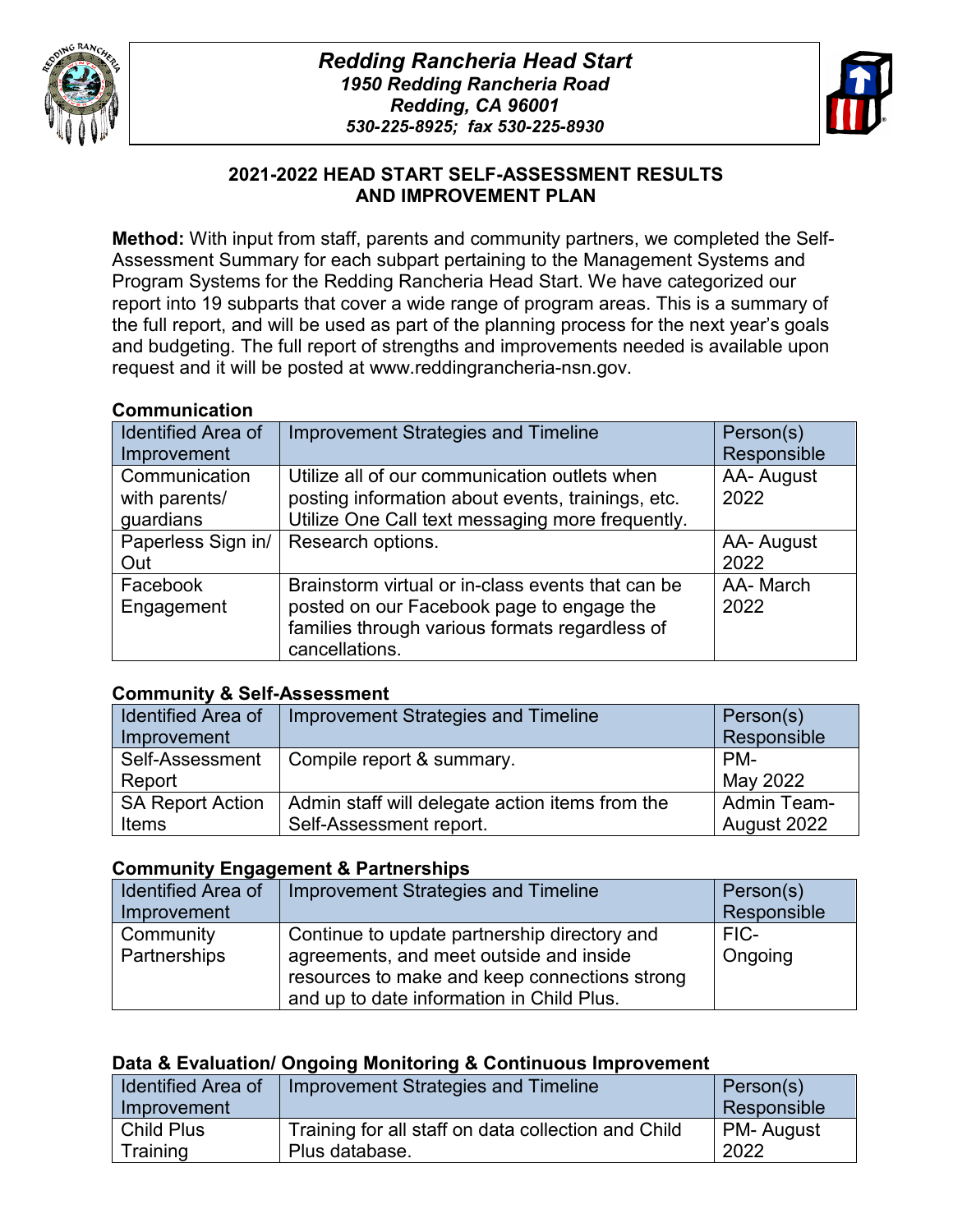### **Disabilities**

| Identified Area of | <b>Improvement Strategies and Timeline</b>       | Person(s)   |
|--------------------|--------------------------------------------------|-------------|
| Improvement        |                                                  | Responsible |
| Staff training on  | Training for staff.                              | HDC-        |
| inclusive          |                                                  | Dec 2022    |
| classroom          |                                                  |             |
| environments       |                                                  |             |
| Training for HDC   | <b>HDC will attend Disabilities Training</b>     | HDC-        |
|                    |                                                  | Dec 2022    |
| Hearing            | HDC will get certificated in hearing screenings. | HDC-        |
| Certification      |                                                  | Dec 2022    |

#### **Education**

| <b>Identified Area of</b> | Improvement Strategies and Timeline             | Person(s)       |
|---------------------------|-------------------------------------------------|-----------------|
| Improvement               |                                                 | Responsible     |
| <b>CLASS</b>              | Resume having all classes and teaching staff    | <b>Teachers</b> |
|                           | observed and scored in CLASS                    | April 2022      |
| In Person                 | Return to in person Parent/ Teacher conferences | <b>Teachers</b> |
| <b>Activities</b>         | and home visits.                                | May 2022        |

# **ERSEA: Eligibility, Recruitment, Selection, Enrollment, Attendance**

| <b>Identified Area of</b> | <b>Improvement Strategies and Timeline</b>         | Person(s)   |
|---------------------------|----------------------------------------------------|-------------|
| Improvement               |                                                    | Responsible |
| Recruitment               | Recruitment notices on Website and FB Page.        | FIC-        |
|                           |                                                    | May 2022    |
| <b>Child Plus</b>         | Complete Child Plus Training and do a training for | PM-         |
| Training                  | staff, particularly on how to run reports.         | August 2022 |
| <b>File Audit</b>         | Use the excel tracking form to make sure all       | FIC-        |
|                           | enrollment documents are signed and complete       | ongoing     |
|                           | and in the child files.                            |             |

#### **Events**

| <b>Identified Area of</b> | <b>Improvement Strategies and Timeline</b>          | Person(s)   |
|---------------------------|-----------------------------------------------------|-------------|
| Improvement               |                                                     | Responsible |
| Parent                    | Brainstorm ideas with Policy Council for planning   | AA/PM       |
| Participation             | events.                                             | August 2022 |
| Planning with             |                                                     |             |
| <b>Policy Council</b>     |                                                     |             |
| <b>Staff Planning for</b> | Staff input in planning and follow up after events. | AA-         |
| events                    |                                                     | Ongoing     |

# **Facilities & Learning Environments**

| <b>Identified Area of</b> | Improvement Strategies and Timeline             | Person(s)   |
|---------------------------|-------------------------------------------------|-------------|
| Improvement               |                                                 | Responsible |
| <b>Campus Safety</b>      | Permanent security guard posted near Head Start | l PM-       |
|                           | entrance to assist in emergencies.              | August 2022 |
| Sanitation                | Training on UV wand sanitization, and           | PM-         |
|                           | implementation of the tool.                     |             |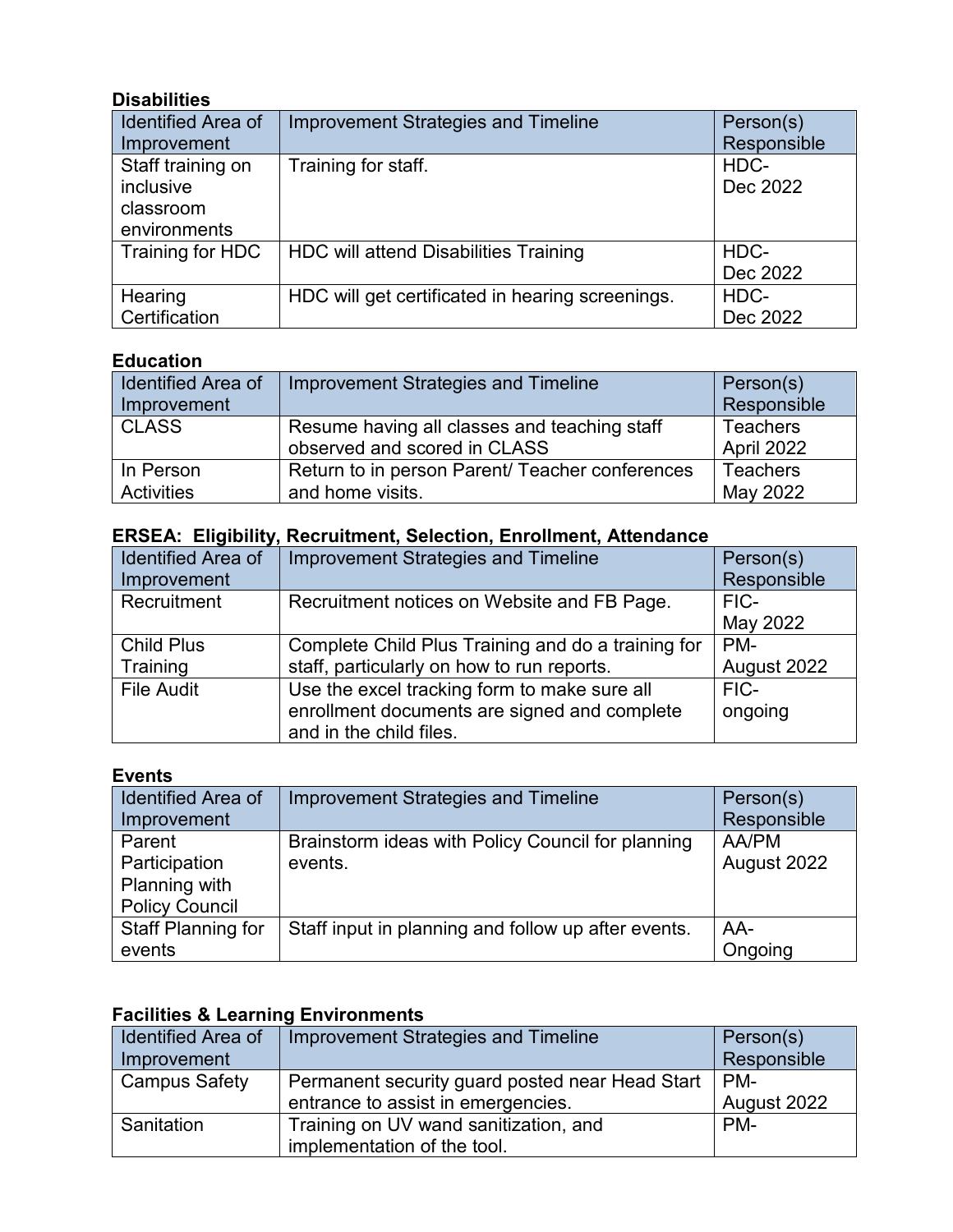|  | $ -$<br>⊶ |
|--|-----------|
|  |           |

# **Fiscal Management**

| <b>Identified Area of</b> | Improvement Strategies and Timeline                              | Person(s)   |
|---------------------------|------------------------------------------------------------------|-------------|
| Improvement               |                                                                  | Responsible |
|                           | Covid-19 Funding   Create a plan for remaining Covid-19 funding. | PM-         |
|                           |                                                                  | August 2022 |

## **Health**

| <b>Identified Area of</b> | <b>Improvement Strategies and Timeline</b>         | Person(s)        |
|---------------------------|----------------------------------------------------|------------------|
| Improvement               |                                                    | Responsible      |
| <b>CHDP Days</b>          | Collaboration with RRTHC to ensure that 2022       | HDC-             |
|                           | CHDP Days go smoothly and all providers have       | <b>June 2022</b> |
|                           | the information needed to ensure children receive  |                  |
|                           | everything they need to start school.              |                  |
| Training                  | New Health & Disabilities Coordinator with receive | HDC-             |
|                           | Head Start Health Training.                        | December         |
|                           |                                                    | 2022             |
| <b>Pregnant Moms -</b>    | Create system for supporting pregnant families.    | HDC-             |
| Support                   |                                                    | September        |
|                           |                                                    | 2022             |

## **Human Resources**

| <b>Identified Area of</b> | Improvement Strategies and Timeline                           | Person(s)        |
|---------------------------|---------------------------------------------------------------|------------------|
| Improvement               |                                                               | Responsible      |
| <b>Job Postings</b>       | Post HS/CC jobs on College ECE Boards (Shasta,   PM, ED Dir & |                  |
|                           | Simpson & Chico State). Also share job postings               | HR               |
|                           | with partners at SCOE & First 5 Shasta.                       | <b>July 2022</b> |

# **Mental Health**

| <b>Identified Area of</b> | <b>Improvement Strategies and Timeline</b>        | Person(s)   |
|---------------------------|---------------------------------------------------|-------------|
| Improvement               |                                                   | Responsible |
| Training                  | New Health & Disabilities Coordinator will attend | HDC-        |
|                           | mental health advocacy training.                  | December    |
|                           |                                                   | 2022        |
| <b>Family Support</b>     | Increased support families in crisis who may be   | FIC-        |
|                           | experiencing job loss, homelessness, economic     | Ongoing     |
|                           | stress and mental health needs.                   |             |

# **Parent Involvement**

| <b>Identified Area of</b> | <b>Improvement Strategies and Timeline</b>          | Person(s)   |
|---------------------------|-----------------------------------------------------|-------------|
| Improvement               |                                                     | Responsible |
| <b>Parent Activities</b>  | Create events on Class Dojo for Parent              | FIC-        |
|                           | <b>Participation Activities.</b>                    | ongoing     |
| Facebook                  | Utilize Facebook private page to post trainings for | FIC-        |
| Engagement                | parents to access at their convenience and for      | Ongoing     |
|                           | parent involvement.                                 |             |
| Communication             | Post Fliers at Gate, Sign in/out desk, and          | FIC-        |
|                           | Resource board.                                     | Ongoing     |